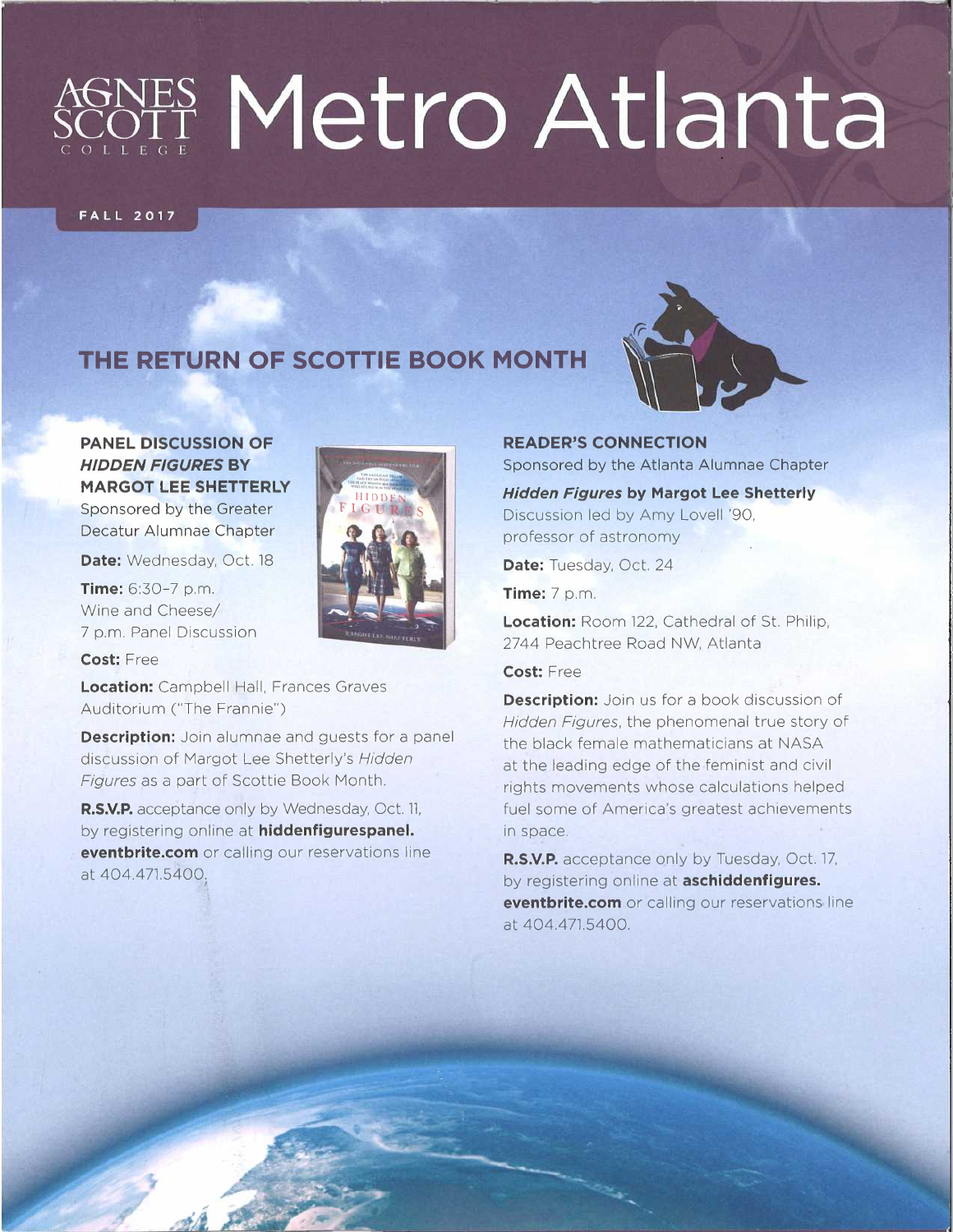#### **MORE EVENTS ...**

#### **WEATHERWISE/OTHERWISE**

Sponsored by The Dalton Gallery and the Office of Sustainability and made possible by the James T. and Ella Rather Kirk Fund

**Date:** Thursday, Sept. 14, Opening Reception (show runs) through Dec. 9)

**Time:** 7 p.m.

**Location:** The Dalton Gallery, Dana Fine Arts Building

#### **Cost:** Free

**Description:** Join us for the opening reception for this exhibition of artists responding to climate change. Curated by Dorothy Moye, the show features artists who observe varied facets of the weather and climate picture and their impact on our planet, the human race and other living things. The observations range from data visualizations of meteorological statistics to perplexed penguins who find themselves in a warming environment. These observations may stop us in our tracks with their beauty yet leave us pondering their deeper impact.

Please visit www.daltongallery.org for a complete listing of events.

#### **BOOK GROUP**

Sponsored by Women Alone Together®

*Cardinal Hill* by Mary Anna Ogden Bryan '51 Discussion led by the author

Date: Thursday, Oct. 12

**Time:** 6 p.m., registration 6:30 p.m., salad served

**Location:** The Colonnade, 1879 Cheshire Bridge Road NE, Atlanta

**Cost:** This event includes "dutch treat" dinner (inclusive price averages \$27 per person, and payment will be collected on-site)

**Description:** Margaret Norman lives in a family with secrets, not the least of which is her own. Set

in the South during the 1930s and 1940s, *Cardinal Hill*  takes place in a world where blacks and whites, although separated by custom and law, often thrive in personal relationships, where, half a world away, a war disrupts lives of those close to home and little girls suspect that kissing causes babies.

**R.S.V.P.** acceptance only by Monday, Oct. 9, by emailing the book group leader at info@womenalonetogether.org. The next book will be *The Underdogs* with author Melissa Fay Greene on Nov. 9.





**4TH ANNUAL TRIVIA NIGHT AT MANUEL'S TAVERN**  Sponsored by the Greater Decatur Alumnae Chapter

Date: Friday, Nov. 10

**Time:** 7 p.m

**Cost:** Free to participate, but bring cash for drinks and snacks.

**Location:** Manuel's Tavern, 602 North Highland Ave. NE, Atlanta

**Description:** Work in teams to answer trivia questions about your alma mater. Bring a group, or join a team of feisty Scotties when you arrive. The Decatur Chapter will supply a round of appetizers, and there will be one check per table. So bring cash, not credit cards. Pull out those yearbooks, and get ready to compete because the winning team will receive fun prizes and bragging rights.

**R.S.V.P.** acceptance only by Friday, Nov. 3, by registering online at **asctrivia17.eventbrite.com** or calling our reservations line at 404.471.5400.

#### **FACING CHALLENGES AFTER LOSS**

Sponsored by Women Alone Together®

*Special Guest:* Eileen Cooley, psychologist, widow and ASC professor emerita of psychology

**Date:** Saturday, Nov. 11

**Time:** 10 a.m.-noon

**Location:** Anna I. Young Alumnae House

**Cost:** \$15 (includes morning coffee and light breakfast)

**Description:** The path of grief for those who have suffered a loss is often painful and lonely, but they expect to have the support of family and friends. No one expects that the loss of a person can then affect many other relationships as well. Join us for our annual seminar, focused on the support of those experiencing grief, with special guest and facilitator Eileen Cooley. Cooley is a psychologist and the author of *Newly Widowed, Now Socially Awkward,* which explores interpersonal challenges that arise after loss.

**R.S.V.P.** acceptance only by Monday, Nov. 6. Mail a check for \$15 per person, payable to *Women Alone Together.* to P.O. Box 11866, Atlanta, GA 30355. Please note the date of the event on your check. For more information, go to www.womenalonetogether.org.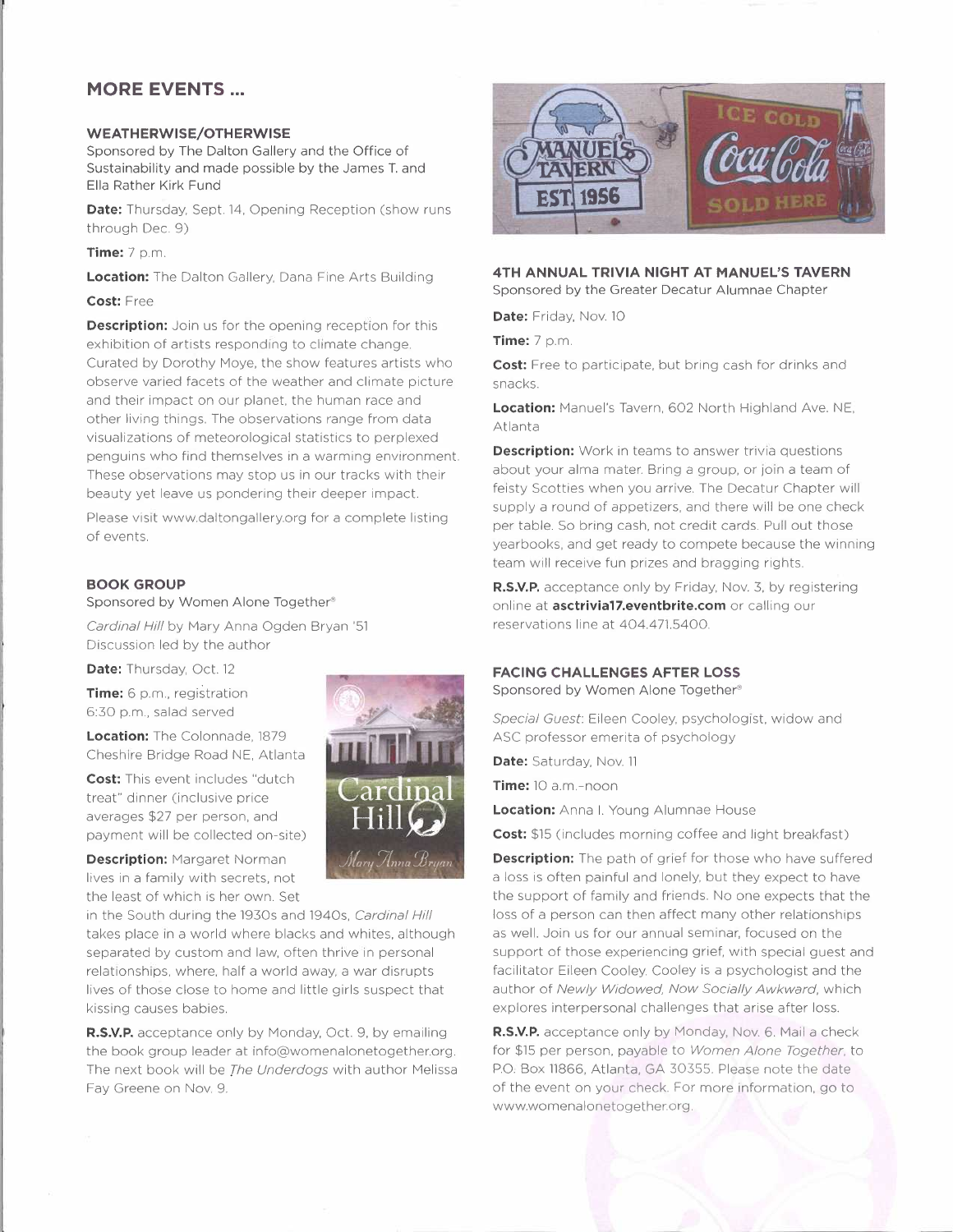#### **ARTS CONNECTION**

Sponsored by the Atlanta Alumnae Chapter

#### **Tour of the BAPS Shri Swaminarayan Mandir**

Date: Wednesday, Nov. 15

**Time:** 10:30 a.m.

**Location:** 460 Rockbridge Road NW, Lilburn

**Cost:** Free (but they request that you bring a vegetarian canned food item for a donation)

**Description:** A mandir is a Hindu place of worship-a haven for spirituality and a place of paramount peace. It is also a center vibrant with social, cultural and spiritual activities. The BAPS Shri Swaminarayan Mandir was opened in August



2007 after only 17 months of construction time, utilizing 1.3 million volunteer hours. The mandir comprises three types of stone (Turkish limestone, Italian marble and Indian pink sandstone). More than 34,000 individual pieces were carved by hand in India, shipped to the United States and assembled in Lilburn like a giant 3-D puzzle. The tour is limited to 30 people. Shorts, skirts and sleeveless tops are not allowed in the mandir, and because in some areas you have to remove your shoes, socks are suggested.

**R.S.V.P.** acceptance only by Wednesday, Nov. 8, by registering online at **mandirtour.eventbrite.com** or calling our reservations line at 404.471.5400.

#### **AFTER HOURS READERS**

The After Hours Readers group is composed of alumnae of all ages and others interested in great books. It meets every other month, generally on the third Wednesday. The next meeting dates are Sept. 20 *(Life in Motion: An Unlikely Ballerina* by Misty Copeland) and Nov. <sup>15</sup>*(Into the Beautiful North* by Luis Alberto Urrea). The informal discussions are held at 7:30 p.m. on the Agnes Scott campus. The group discusses fiction and nonfiction works and is open to all. There are no dues. If you are interested in joining or learning about the group, contact Lockey McDonald '92 at lockeymcd@comcast.net.



#### **WINTER SEMINAR 2018**

Sponsored by the Atlanta Alumnae Chapter

#### **Before and After Yeats: The Poetry of Nationhood, Empire and Gender in Britain and Ireland**

*January classes will be led by James Diedrick, professor of English* 

*February classes will be led by Christine Cozzens, Charles A. Dana Professor of English and director of the Center for Writing and Speaking* 

**Dates:** Thursdays, Jan. 4-Feb. 22

**Time:** 9:45 a.m.-noon

**Cost:** \$100 per person (nonrefundable) The eight sessions are a single unit.

**Info:** Registration brochures will be automatically emailed to the last three years' attendees and others can request a brochure by contacting the Office of Alumnae Relations at 404.471.6323 or alumnae@agnesscott.edu. Seminar brochures will be emailed on Oct. 1, and online registration will open on Nov. 1. Space is limited, and registrations are processed in the order received. Confirmation will be sent via email. Winter Seminar proceeds help fund an Atlanta Chapter student scholarship. For more information, contact Mary Jones Underwood '75 at munderw34l@aol.com or 404.364.0793 or Henny Leland Whelchel '76 at hwhelchel@comcast.net or 404.255. 7987.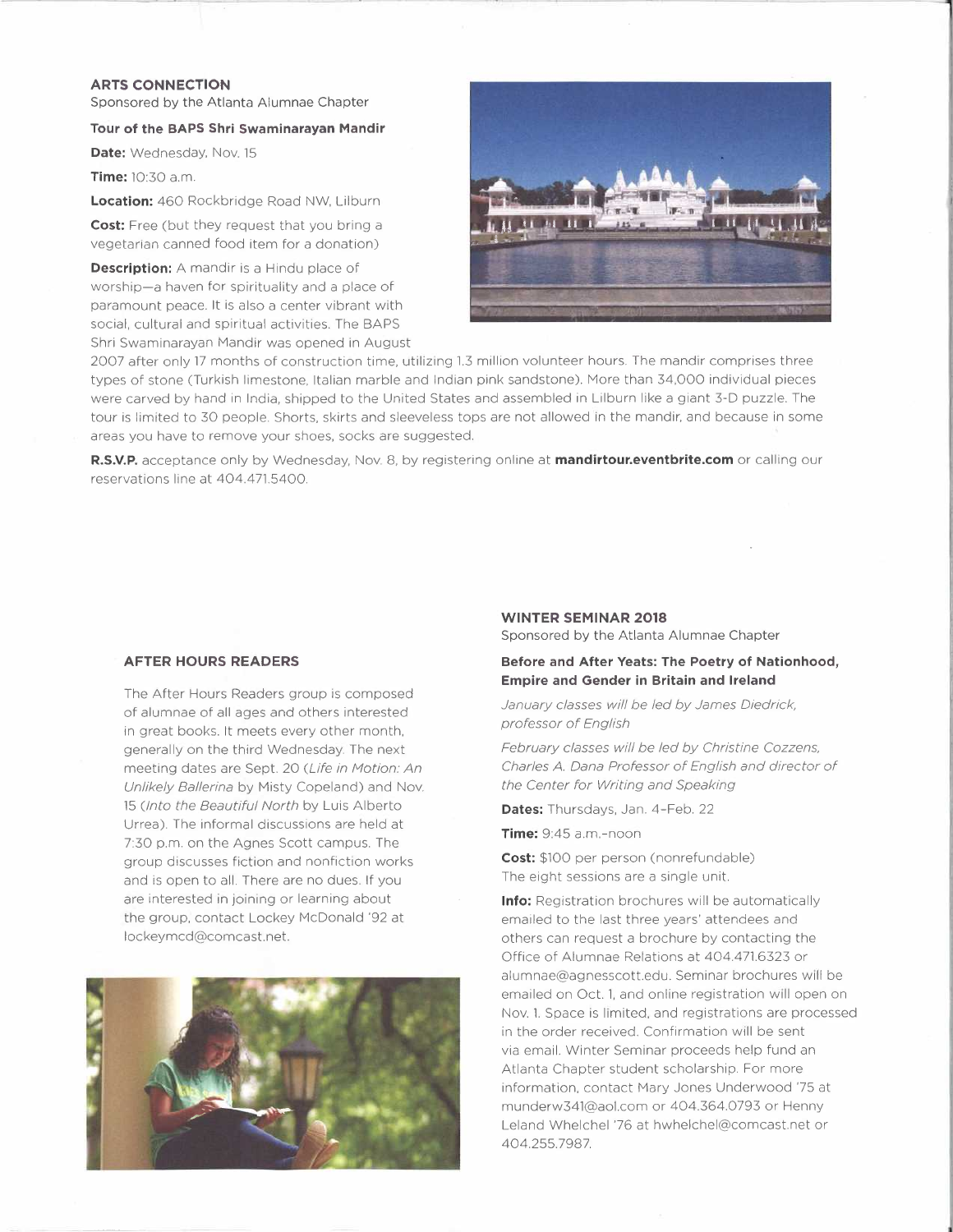## **SCOTTIES GIVE BACK:** An Agnes Scott Alumnae Day of Service

#### **Be a part of something big again this fall in Atlanta!**

Due to the overwhelming success of' Scotties Give Back projects all over the country and in Metro Atlanta last year, we are doing something BIG again this year. Atlanta-area alumnae are invited to participate in seven community-service projects all over town. To register for a project. go to **www.surveymonkey.com/r/SGBATL.** 

Please join us in celebrating the good that we can do for each other and the role that community service plays in our college's mission. For more information or to see our achievements from last year, go to **www.tinyurl.com/scottiesgiveback.** 

#### **Community Service Project Locations**

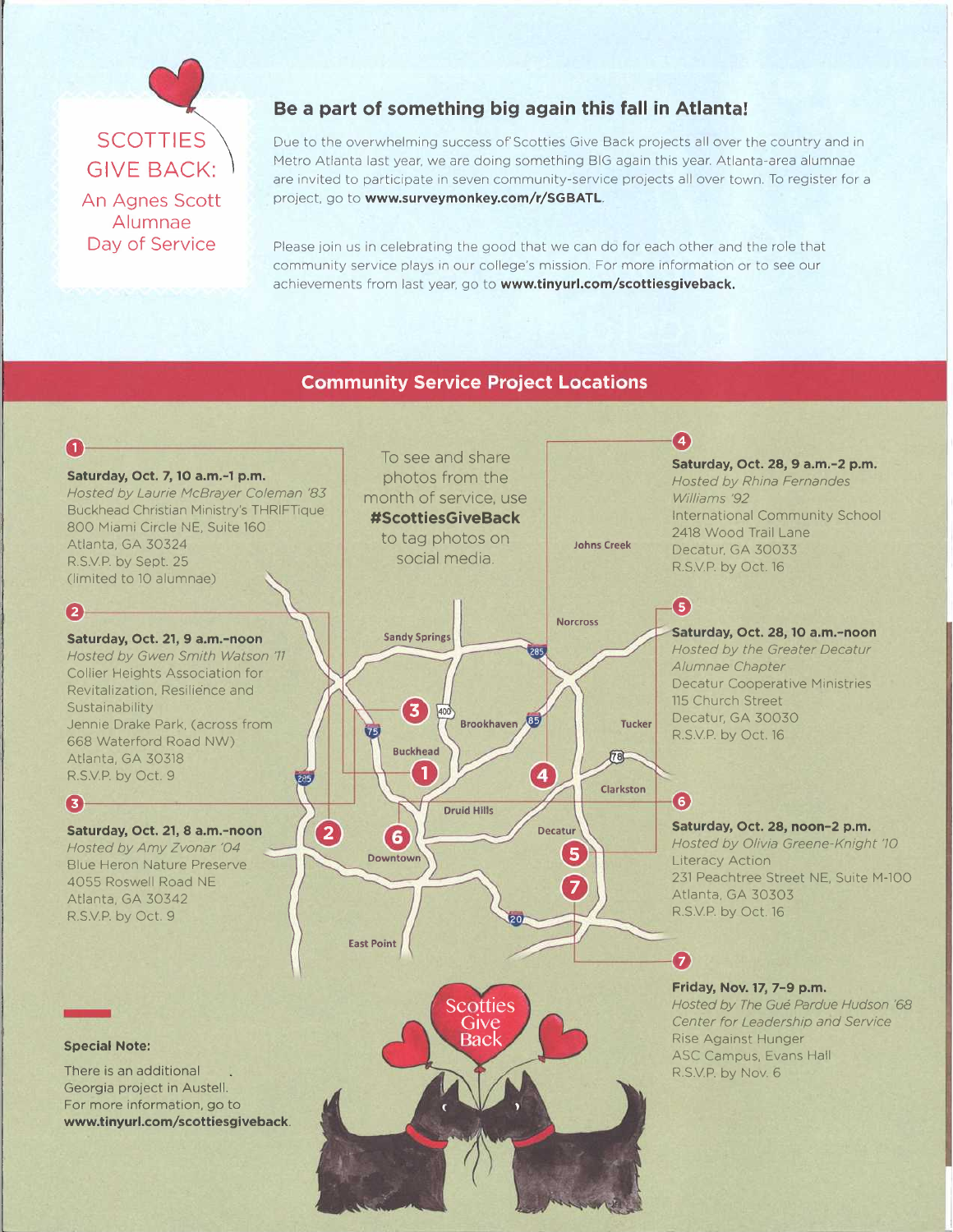# elebrate the President

#### **DECATUR FALL LUNCHEON**

Sponsored by the Greater Decatur Alumnae Chapter

**Living Honorably as a Woman in Current Times**  *Elizabeth Kiss, President of Agnes Scott* 

**Date:** Wednesday, Sept. 13

**Time:** 11:30 a.m.

**Location:** Evans Hall, Terrace Level, Room AB

**Cost:** \$18 per person

**Description:** We hope you will join us for the last Greater Decatur Chapter luncheon with President Elizabeth Kiss. As her farewell topic, Elizabeth will be speaking about living honorably.

**R.S.V.P.** acceptance only, by Wednesday, Sept. 6, by registering and paying online at **decaturfallluncheon. eventbrite.com.** You can also mail a check for \$18 per person, payable to *Agnes Scott College,* to Amy Chastain, Office of Alumnae Relations, Agnes Scott College, 141 E. College Ave., Decatur, GA 30030. Please note on the check that it is for the Decatur fall luncheon. We are unable to accept registrations at the door; this is a prepay event.

#### **ATLANTA FALL LUNCHEON**

Sponsored by the Atlanta Alumnae Chapter

**Scottie Strong: Leadership and Innovation**  *Elizabeth Kiss, President of Agnes Scott* 

**Date:** Wednesday, Sept. 20

**Time:** 11:4S a.m.

**Location:** Ansley Golf Club, 196 Montgomery Ferry Drive, Atlanta

**Cost:** \$35 per person

**Description:** Please join us for our annual luncheon to celebrate Agnes Scott and hear news about the college. This year, we will also be bidding farewell to President Elizabeth Kiss, who will be leaving the college at the end of this academic year. We look forward to being back at Ansley Golf Club, where we welcomed Elizabeth to the Atlanta Chapter in 2006.

**R.S.V.P.** acceptance only by Wednesday, Sept. 13, by registering and paying online at **atl2017Iunch. eventbrite.com.** You can also mail a check for \$35 per person, payable to *Agnes Scott College,* to Kim Vickers, Office of Alumnae Relations, Agnes Scott College, 141 E. College Ave., Decatur, GA 30030. Please note on the check that it is for the fall luncheon. We are unable to accept registrations at the door; this is a prepay event.

Join us in celebrating President Kiss' legacy by sharing your stories and photos of her from over the years on social media with the hashtag **#AKissGoodbye.**